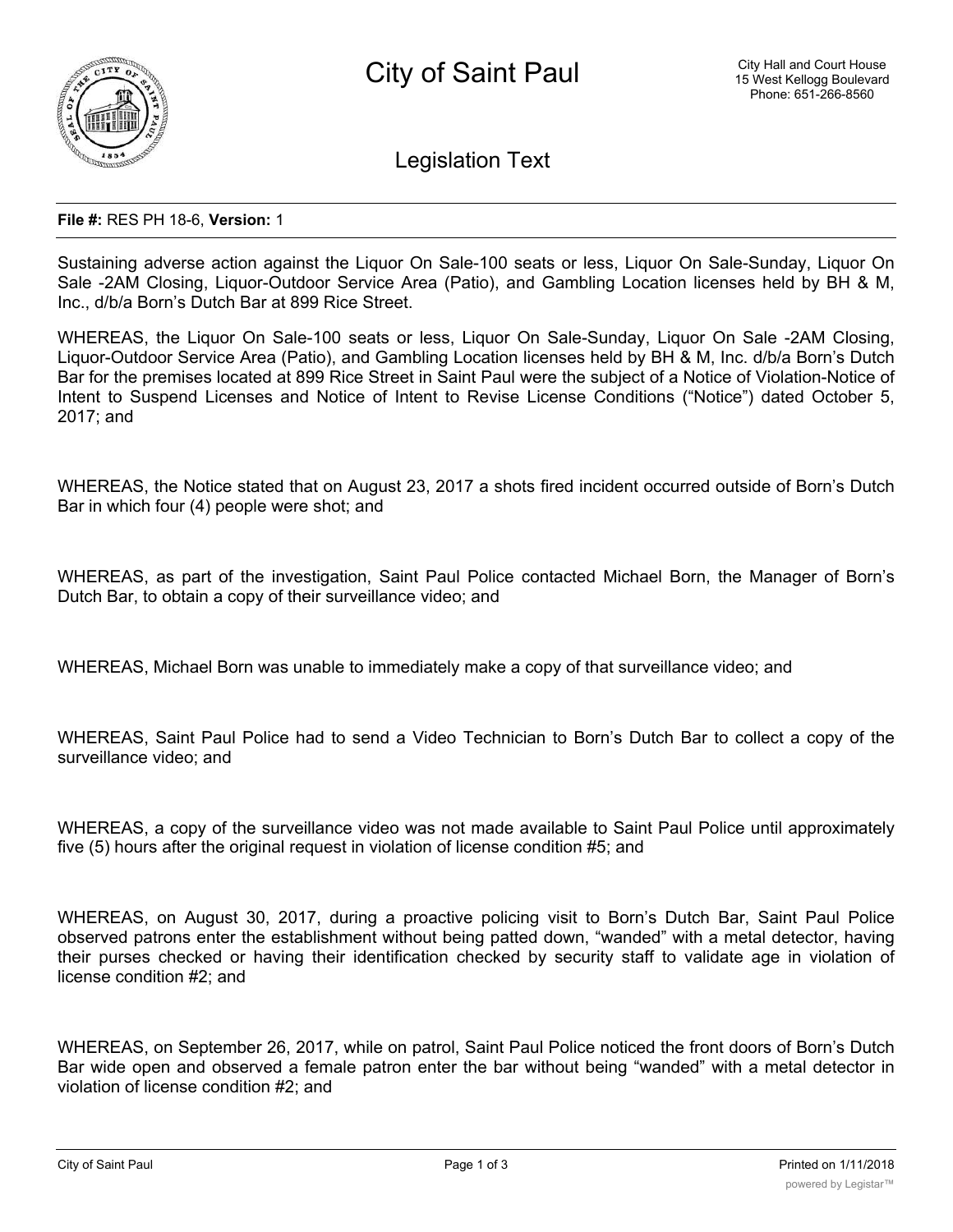WHEREAS, the above violations represent Born's second  $(2^{nd})$  violation within a twelve (12) month period punishable by a \$1,000.00 matrix penalty; and

WHEREAS, due to the serious nature of the violations and their reoccurrence, the City of Saint Paul Department of Safety and Inspections requested an upward departure in the penalty matrix to a \$2,000.00 fine, a ten (10) day suspension of his licenses and revised license conditions; and

WHEREAS, on October 16, 2017, Manager, Michael Born hand delivered a letter to the City Attorney's Office contesting the facts contained in the Notice and requesting an administrative hearing; and

WHEREAS, an administrative hearing was then requested and scheduled on December 1, 2017; and

WHEREAS, on November 30, 2017 a Final Settlement Agreement was reached between the parties and the administrative hearing was cancelled; and

WHEREAS, the Final Settlement Agreement was signed and executed by both parties on December 8, 2017; and

WHEREAS, the terms agreed upon included revised license conditions; a \$1,000 fine and a 3-day suspension; and

WHEREAS, the parties are making a joint recommendation to the Council that the attached settlement agreement and revised license conditions be adopted;

Now therefore, be it

RESOLVED, that as a resolution of the Adverse Action, BH & M, Inc. d/b/a Born's Dutch Bar hereby agrees that the terms of the Final Settlement Agreement signed and executed on December 8, 2017 are adopted and the Revised License Conditions signed by Jerome Born on November 30, 2017 will be added to the licenses held by BH & M, Inc. d/b/a Born's Dutch Bar; and

FURTHER RESOLVED, BH & M, Inc. d/b/a Born's Dutch Bar will comply with the additional license conditions;